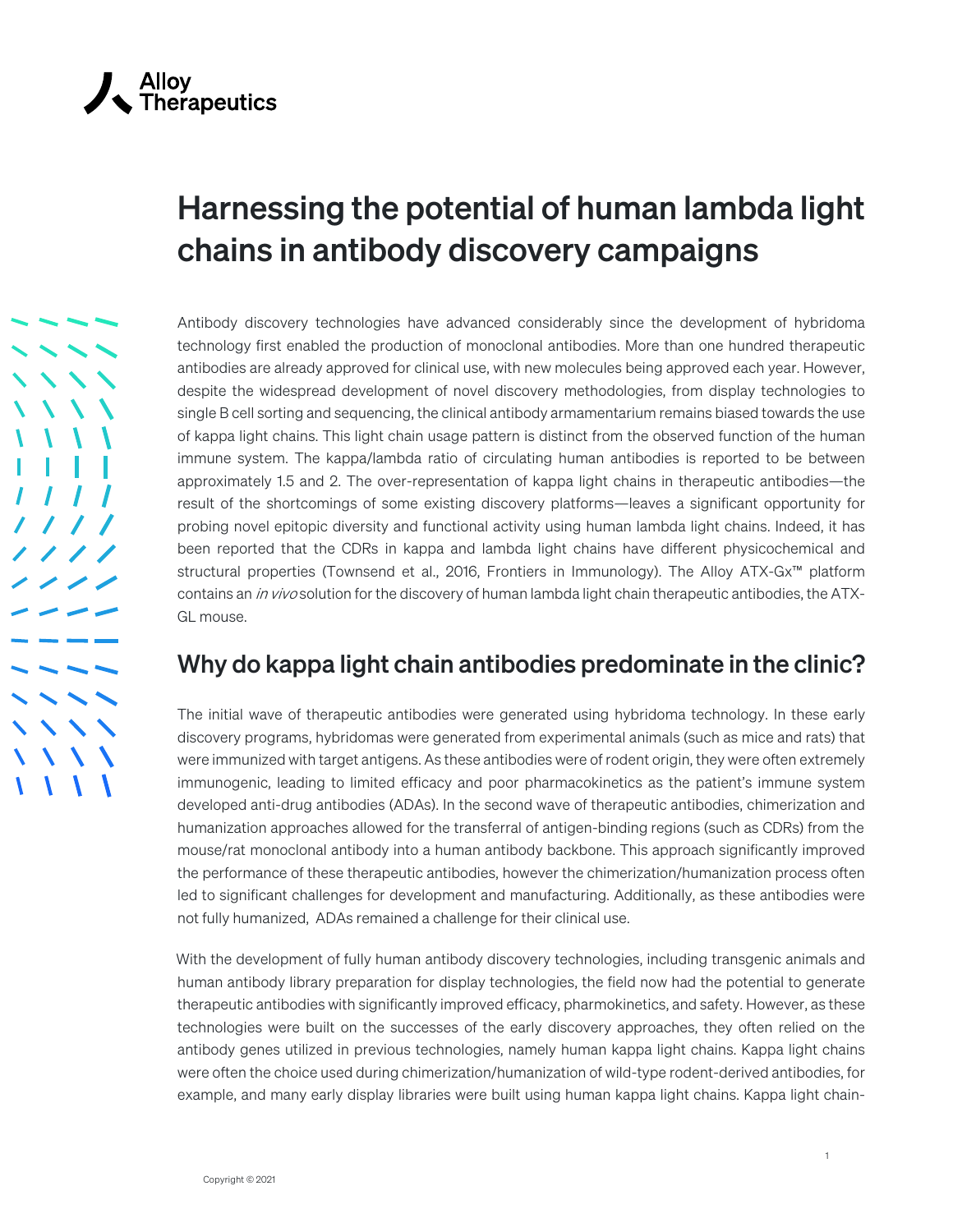

containing human antibodies have been widely successful—the top 10 best selling clinical antibodies in 2018 were all kappa light chain antibodies, for example.

| Antibody   | <b>Trade Name</b> | <b>Discovery method</b> | <b>Target</b>     | Indication                          |
|------------|-------------------|-------------------------|-------------------|-------------------------------------|
|            |                   |                         |                   | Merkel cell, urothelial, renal cell |
| avelumab   | Bavencio          | Phage display           | PD-L1             | carcinomas                          |
| belimumab  | Benlysta          | Phage display           | <b>BAFF</b>       | Systemic lupus erythematosus        |
| emapalumab | Gamifant          | Phage display           | IFN <sub>y</sub>  | Hemophagocytic lymphohistiocytosis  |
| erenumab   | Aimovig           | Transgenic mouse        | CGRP-R            | Migraine                            |
| evolocumab | Repatha           | Transgenic mouse        | PCSK <sub>9</sub> | Hypercholesterolemia                |
| guselkumab | Tremfya           | Phage display           | IL-23p19          | Psoriasis                           |

A selection of lambda light chain antibodies currently approved for clinical use.

However, as indicated in the table, lambda light chain antibodies have also found success in the clinic. The use of lambda light chain discovery technologies can potentially open up your discovery program to novel binders that may contain specific epitopic diversity and unique functional activities not captured in a kappa light chain discovery platform.

## The ATX-GL platform for lambda light chain antibody discovery

The ATX-GL mouse enables *in vivo* discovery of human antibodies with lambda light chains. In designing the ATX-GL mouse, our in-house genetically engineered organism (GEO) core facility prioritized proper human gene expression by B cells, leading to a diverse representation of lambda germlines from a given in *vivo* discovery campaign. As with the other models available in the ATX-Gx™ platform, the ATX-GL mouse exhibits robust immune responses and shows levels of seroconversion that are similar to wild-type mice of the same genetic background (C57BL/6). In addition, ATX-GL mice can generate lambda light chain antibodies with strong binding to your target antigen of choice. When paired with any of the various kappa light chain expressing animals available on the ATX-Gx™ platform, you have the potential to recover both human kappa and lambda light chain antibodies from a single immunization campaign, greatly increasing your antibody diversity, epitope coverage and potential functional activity.